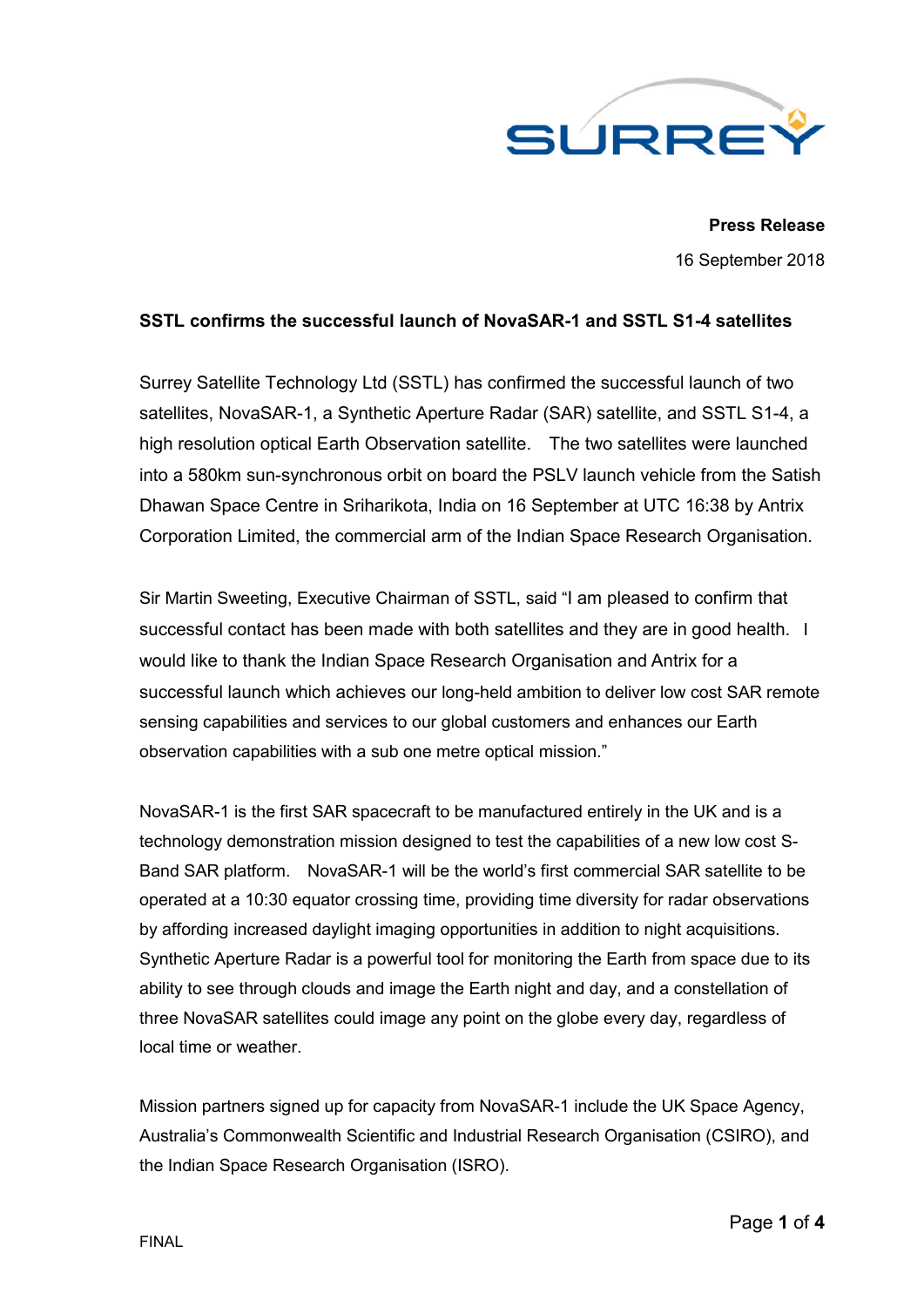

The UK Space Agency has invested £21M in the development of NovaSAR-1 and will benefit from access to data from the spacecraft, significantly boosting the UK's sovereign Earth observation capabilities and leveraging additional inward investment to the UK by creating highly skilled jobs in the UK space industry, and stimulating the growth of data analysis services.

Science Minister Sam Gyimah said: "The data from this satellite, backed by a £21 million investment from the Government, will help innovative start-ups develop new apps that could revolutionise the way we live. It's a great example of how we are working with the space sector through our modern Industrial Strategy, ensuring we remain at the forefront of pioneering science and exploration."

Minister of State for the Department for International Trade, Baroness Fairhead, said: "SSTL is a fantastic example of how UK innovation and engineering can have a global impact. It is clear that our space industry is thriving, resulting in significant growth which reinforces the UK's reputation as a leader in the sector."

Dr Dave Williams, Executive Director of Digital, National Facilities and Collections at CSIRO, said "Through our share of NovaSAR-1 tasking and acquisition time we'll extend the significant role CSIRO – Australia's national science agency – already plays in managing a range of national research facilities. We'll be making time on NovaSAR-1 available to Australian scientists. The satellite provides significant opportunities to support a wide range of existing research, further develop Australia's Earth observation data analytics expertise, and create new opportunities in the field of remote sensing."

NovaSAR-1 was designed and manufactured by SSTL, with an S-Band SAR payload developed by Airbus Defence and Space in Portsmouth and an Automatic Identification Receiver supplied by Honeywell Aerospace. The SAR payload has a dedicated maritime mode designed with a very wide swath area of 400km to enable the monitoring of the marine environment, and will provide direct radar ship detection information simultaneously with AIS ship tracking data to assist with the identification and tracking of sea-going vessels. In addition to operating in maritime mode, NovaSAR-1 has been optimised with three additional imaging modes, including a six metre resolution imaging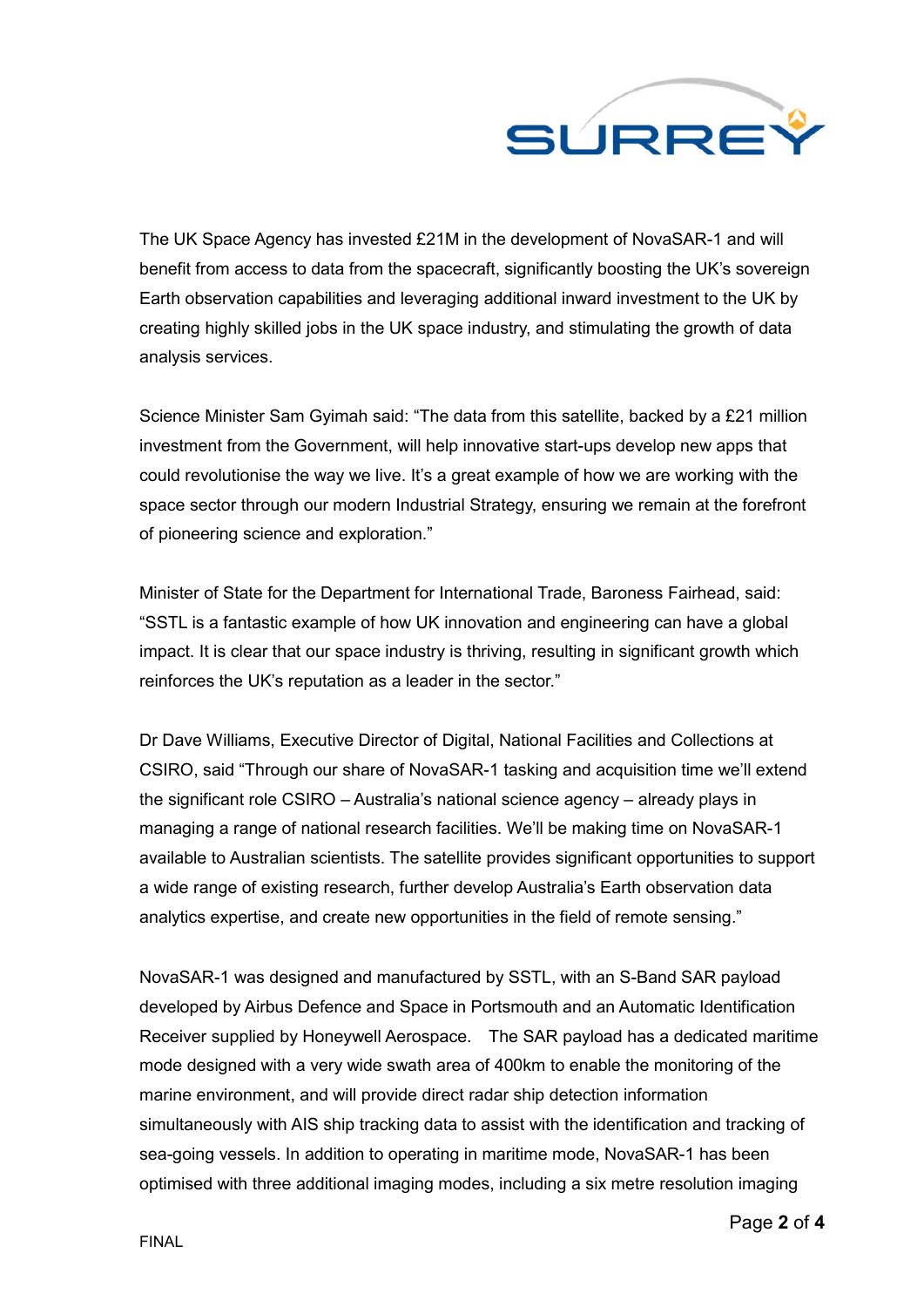

mode, for a range of other applications, such as flood monitoring and agricultural and forestry applications. The satellite has been designed to offer a high throughput of data, observing in a variety of polarisation combinations to additional information to acquisitions in the form of 'colour'.

SSTL S1-4 satellite is a sub one metre Earth observation satellite identical in design to the three DMC3/TripleSat Constellation satellites launched in 2015. A contract to provide data from SSTL S1-4 was signed with Twenty First Century Aerospace Technology Co., Ltd (21AT) in February 2018. As manufacturer and owner of the satellite, SSTL will lease imaging capacity to 21AT for the lifetime of the satellite, designed to be in excess of 7 years. SSTL S1-4 will contribute sub one metre resolution image data into 21AT's existing TripleSat Constellation service, comprising three SSTL DMC3 satellites launched in 2015. SSTL S1-4 is capable of acquiring multiple targets in one pass, utilising spot, strip and mosaic imaging modes and 45 degree off-pointing agility for a range of applications including urban planning, agricultural monitoring, land classification, natural resource management and disaster monitoring. The very high resolution imager on board the spacecraft has been designed and manufactured by SSTL and will acquire sub one metre resolution images in panchromatic mode and sub four metre resolution images in multispectral mode, with a swath width of about 24km.

The systems on board both satellites are being commissioned in orbit from SSTL's Spacecraft Operations Centre in Guildford UK.

## **Press Contact:**

Joelle Sykes, PR Manager, SSTL Tel: +44 (0)1483 804243 Mob: 07775 000853 Email: j.sykes@sstl.co.uk

## **About SSTL**

Surrey Satellite Technology Limited (SSTL) is the world's leading small satellite company, delivering operational space missions for a range of applications including Earth observation, science, communications, navigation, in-orbit servicing and beyond Earth